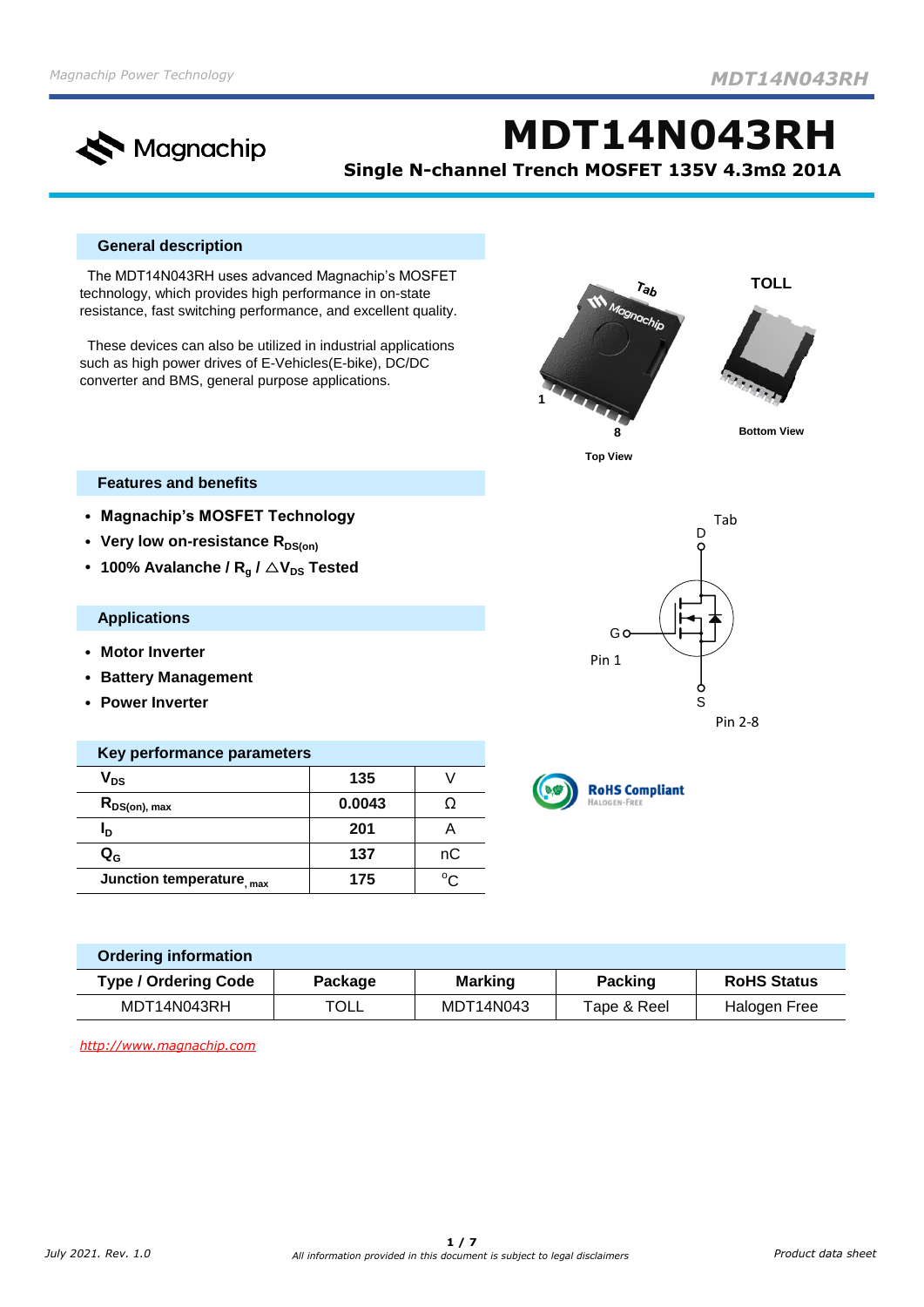## **Maximum ratings**, at T<sub>J</sub> = 25°C, unless otherwise specified

| <b>Parameter</b>                             |                                       | <b>Symbol</b>                                         | Rating      | <b>Unit</b> |
|----------------------------------------------|---------------------------------------|-------------------------------------------------------|-------------|-------------|
| Drain-source Voltage                         |                                       | $V_{DS}$                                              | 135         | V           |
| Gate-source Voltage                          |                                       | $\mathsf{V}_{\mathsf{GS}}$                            | ±20         |             |
| Drain current                                | Silicon Limited<br>$Tc = 25^{\circ}C$ |                                                       | 201         | A           |
|                                              | Tc=100°C Silicon Limited              | Ιŋ                                                    | 142         | Α           |
| <sup>1)</sup> Pulsed drain current           | $Tc = 25^{\circ}C$                    | <b>IDM</b>                                            | 804         | A           |
| Total power dissipation                      | $Tc = 25^{\circ}C$                    |                                                       | 469         | W           |
|                                              | $Tc = 100^{\circ}C$                   |                                                       | 234         | W           |
| <sup>2)</sup> Avalanche energy, single pulse |                                       | $E_{AS}$                                              | 450         | mJ          |
| Operating and storage temperature            |                                       | $\mathsf{T}_{\mathsf{j}},\,\mathsf{T}_{\mathsf{stg}}$ | $-55 - 175$ | $^{\circ}C$ |

#### **Thermal characteristics**

| <b>Parameter</b>                                     | <b>Symbol</b>   | <b>Rating</b> | Unit |
|------------------------------------------------------|-----------------|---------------|------|
| Thermal resistance, junction - case                  | $R_{\theta JC}$ | 0.32          | °C/W |
| <sup>3)</sup> Thermal resistance, junction - ambient | $R_{\theta$ JA  | 40            | °C/W |

#### **Notes**

1.

2. Pulse width limited by Tjmax EAS is tested at starting Tj = 25℃, L = 1.0mH, IAS = 30A, VDD = 50V, VGS = 10V Surface mounted FR-4 board by JEDEC (jesd51-7)

3.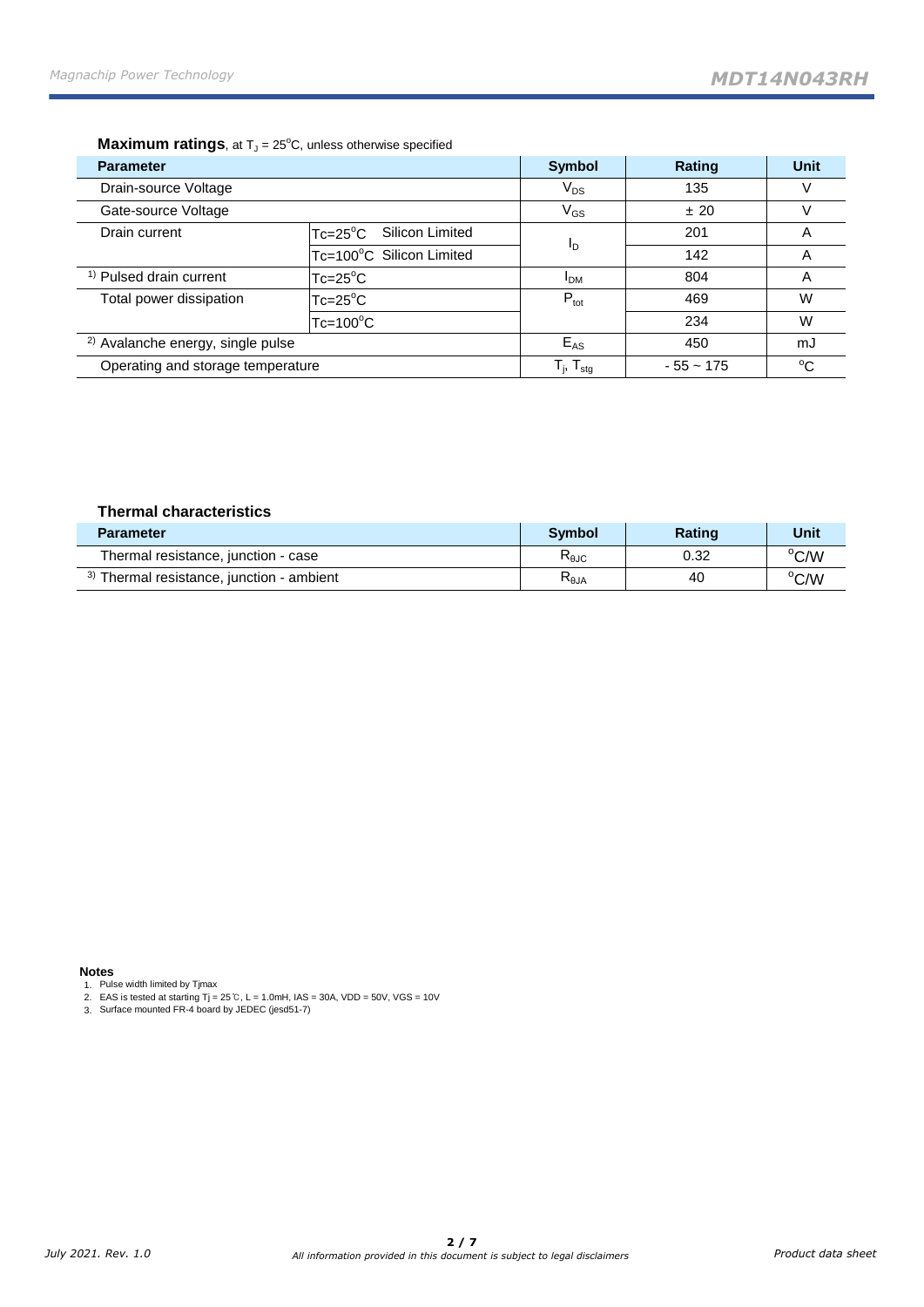# **Electrical Characteristics (T<sup>J</sup> = 25<sup>o</sup>C)**

## **Static characteristics**

| <b>Parameter</b>                 | <b>Symbol</b>     | Min. | Typ.                     | Max. | Unit      | <b>Conditions / Note</b>                                           |
|----------------------------------|-------------------|------|--------------------------|------|-----------|--------------------------------------------------------------------|
| Drain-source breakdown voltage   | $\rm V_{(BR)DSS}$ | 135  | -                        |      | V         | $V_{GS} = 0 V, I_D = 250 \mu A$                                    |
| Gate threshold voltage           | $V_{GS(th)}$      | 2.5  | $\overline{\phantom{a}}$ | 3.9  | V         | $V_{DS}=V_{GS}$ , $I_{D}=250 \mu A$                                |
| Zero gate voltage drain current  | <b>I</b> DSS      |      | $\overline{\phantom{0}}$ |      | иA        | $V_{DS}$ =135 V, V <sub>GS</sub> =0 V                              |
| Gate-source leakage current      | <b>I</b> GSS      |      | ۰.                       | ±100 | nA        | $V_{\text{GS}} = \pm 20 \text{ V}$ , $V_{\text{DS}} = 0 \text{ V}$ |
| Drain-source on-state resistance | $R_{DS(on)}$      |      | 3.6                      | 4.3  | $m\Omega$ | $V_{GS}$ =10 V, $I_{D}$ =100 A                                     |
| Gate resistance                  | $R_G$             |      | 3.0                      |      | Ω         | $ f=1$ MHz                                                         |
| Transconductance                 | $g_{fs}$          |      | 120                      |      | S         | $V_{DS}$ =10 V, $I_{D}$ =100 A                                     |

## **Dynamic characteristics**

| <b>Parameter</b>             | <b>Symbol</b>               | Min.                     | Typ.   | Max.                     | <b>Unit</b> | <b>Conditions / Note</b>                                                                    |
|------------------------------|-----------------------------|--------------------------|--------|--------------------------|-------------|---------------------------------------------------------------------------------------------|
| Input capacitance            | $\mathsf{C}_{\mathsf{iss}}$ | ٠                        | 10.008 | $\overline{\phantom{0}}$ | pF          | $V_{\rm GS} = 0$ V, $V_{\rm DS} = 70$ V, f=1 MHz                                            |
| Output capacitance           | $C_{\rm oss}$               |                          | 916    | $\overline{\phantom{0}}$ | pF          | $V_{\text{GS}} = 0$ V, $V_{\text{DS}} = 70$ V, f=1 MHz                                      |
| Reverse transfer capacitance | $C_{\rm rss}$               |                          | 20     |                          | pF          | $V_{\text{GS}} = 0$ V, $V_{\text{DS}} = 70$ V, f=1 MHz                                      |
| Turn-on delay time           | $t_{d(on)}$                 | $\overline{\phantom{a}}$ | 41     |                          | ns          | $V_{\text{DD}}$ =70 V, V <sub>GS</sub> =10 V, I <sub>D</sub> =100 A, R <sub>G ext</sub> =3Ω |
| Rise time                    |                             |                          | 22     |                          | ns          | $V_{DD}$ =70 V, V <sub>GS</sub> =10 V, I <sub>D</sub> =100 A, R <sub>G ext</sub> =3Ω        |
| Turn-off delay time          | $I_{d(off)}$                |                          | 101    | $\overline{\phantom{0}}$ | ns          | $V_{DD}$ =70 V, V <sub>GS</sub> =10 V, I <sub>D</sub> =100 A, R <sub>G ext</sub> =3Ω        |
| Fall time                    | ٩                           |                          | 22     | $\overline{\phantom{0}}$ | ns          | $V_{\text{DD}}$ =70 V, V <sub>GS</sub> =10 V, I <sub>D</sub> =100 A, R <sub>G ext</sub> =3Ω |
|                              |                             |                          |        |                          |             |                                                                                             |

# **Gate charge characteristics**

| <b>Parameter</b>         | Symbol                     | Min. | Typ. | Max. | <b>Unit</b> | <b>Conditions / Note</b>                                                 |
|--------------------------|----------------------------|------|------|------|-------------|--------------------------------------------------------------------------|
| Gate to source charge    | $\mathsf{Q}_{\mathsf{gs}}$ | -    | 52   |      | nС          | $V_{DD}$ =70 V, $I_{D}$ =100 A, V <sub>GS</sub> =0 to 10 V               |
| Gate charge at threshold | $Q_{gs(th)}$               |      | 46   |      | nC          | $V_{DD}$ =70 V, $I_{D}$ =100 A, V <sub>GS</sub> =0 to 10 V               |
| Gate to drain charge     | $Q_{gd}$                   | -    | 27   |      | nС          | $V_{DD}$ =70 V, I <sub>D</sub> =100 A, V <sub>GS</sub> =0 to 10 V        |
| Switching charge         | $\mathsf{Q}_\mathsf{sw}$   |      | 40   |      | nС          | $V_{\text{DD}}$ =70 V, I <sub>D</sub> =100 A, V <sub>GS</sub> =0 to 10 V |
| Gate charge total        | $Q_{q}$                    | -    | 137  |      | nС          | $V_{DD}$ =70 V, I <sub>D</sub> =100 A, V <sub>GS</sub> =0 to 10 V        |
| Gate plateau voltage     | <sup>/</sup> plateau       | -    | 4.8  | -    |             | $V_{DD}$ =70 V, $I_{D}$ =100 A, $V_{GS}$ =0 to 10 V                      |

## **Source-drain diode**

| <b>Parameter</b>                | <b>Symbol</b>              | Min. | Typ.                     | Max. | <b>Unit</b> | <b>Conditions / Note</b>             |
|---------------------------------|----------------------------|------|--------------------------|------|-------------|--------------------------------------|
| Diode continous forward current | Ιs                         |      | ۰.                       | 201  | А           |                                      |
| Diode pulse current             | <sup>I</sup> S, pulse      |      | $\overline{\phantom{0}}$ | 804  | А           | pulsed; tp $\leq$ 10 µs              |
| Diode forward voltage           | $\mathsf{V}_{\mathsf{SD}}$ |      | 1.0                      | 1.2  |             | $V_{gs} = 0 V, IF = 100 A$           |
| Reverse recovery time           | ٠rr                        |      | 137                      |      | ns          | $ I_{F}=100$ A, $d_{IF}/dt=100$ A/us |
| Reverse recovery charge         | $Q_{rr}$                   |      | 540                      |      | nС          | $ I_F=100 A, d_F/dt=100 A/ \mu s $   |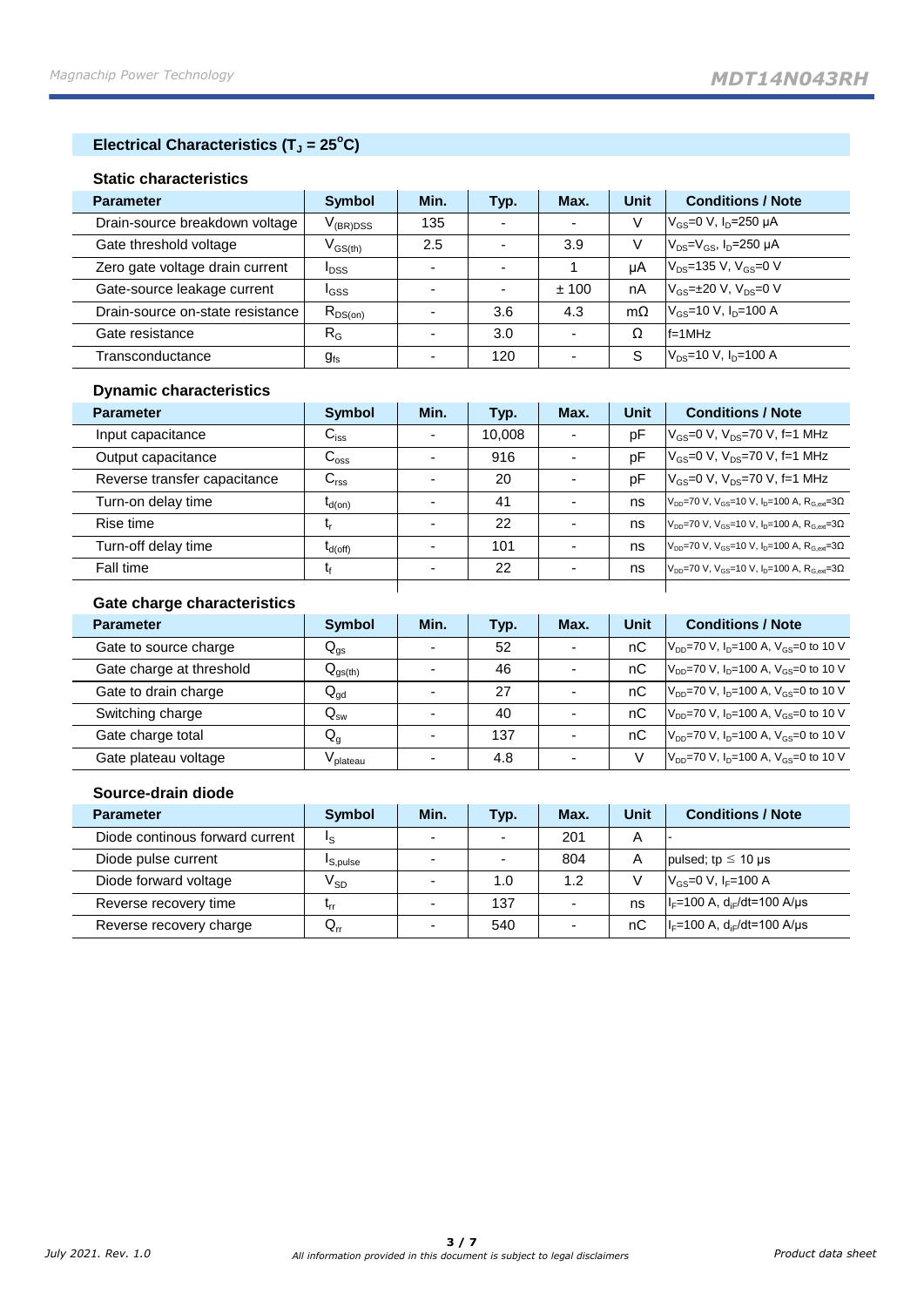# **Electrical characteristics diagrams**



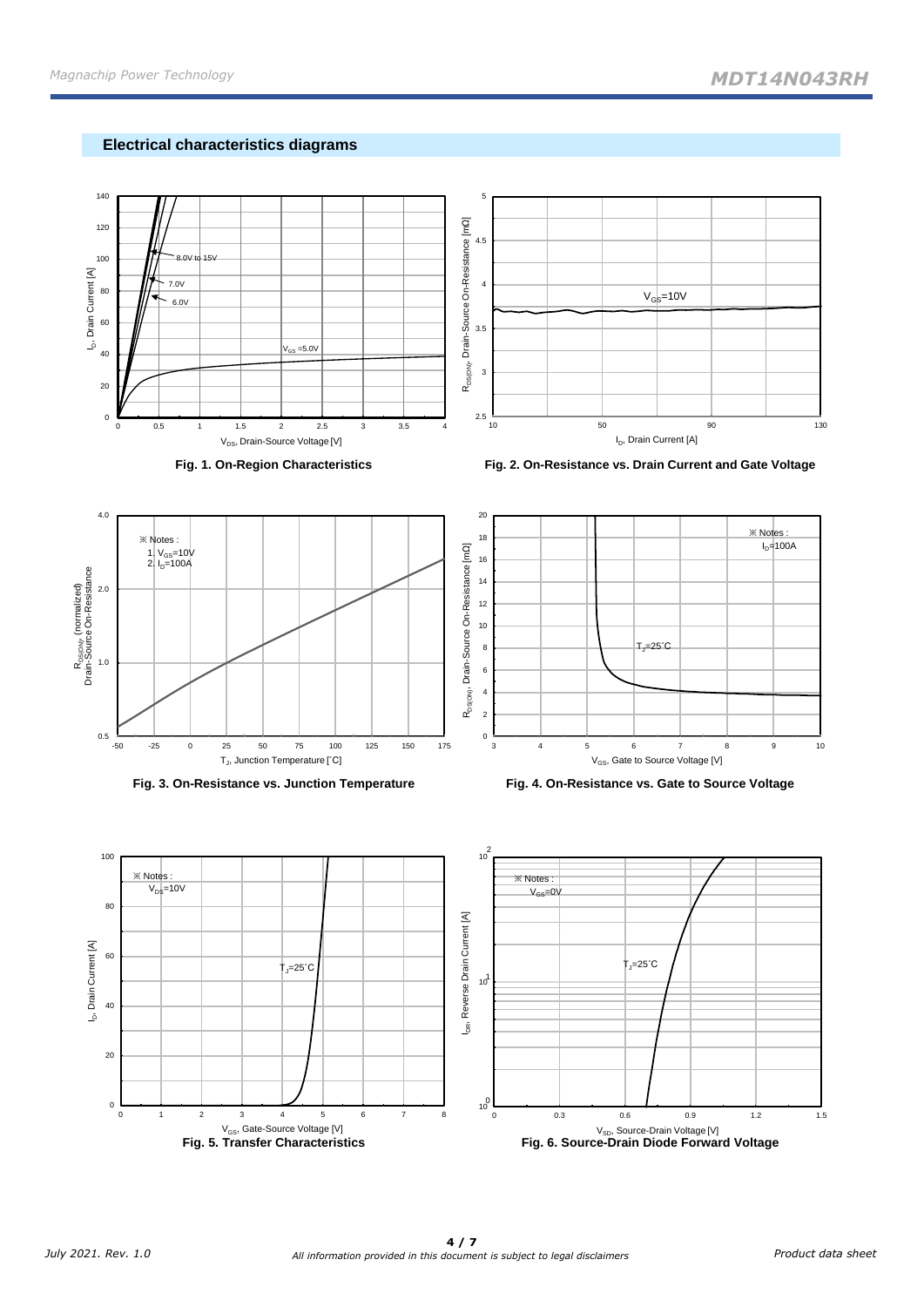





**Fig. 9. Safe Operating Area, Junction-to-Ambient Fig. 10. Maximum Drain vs. Case Temperature**



**Fig. 11. Thermal Transient Impedance, Junction-to-Ambient**



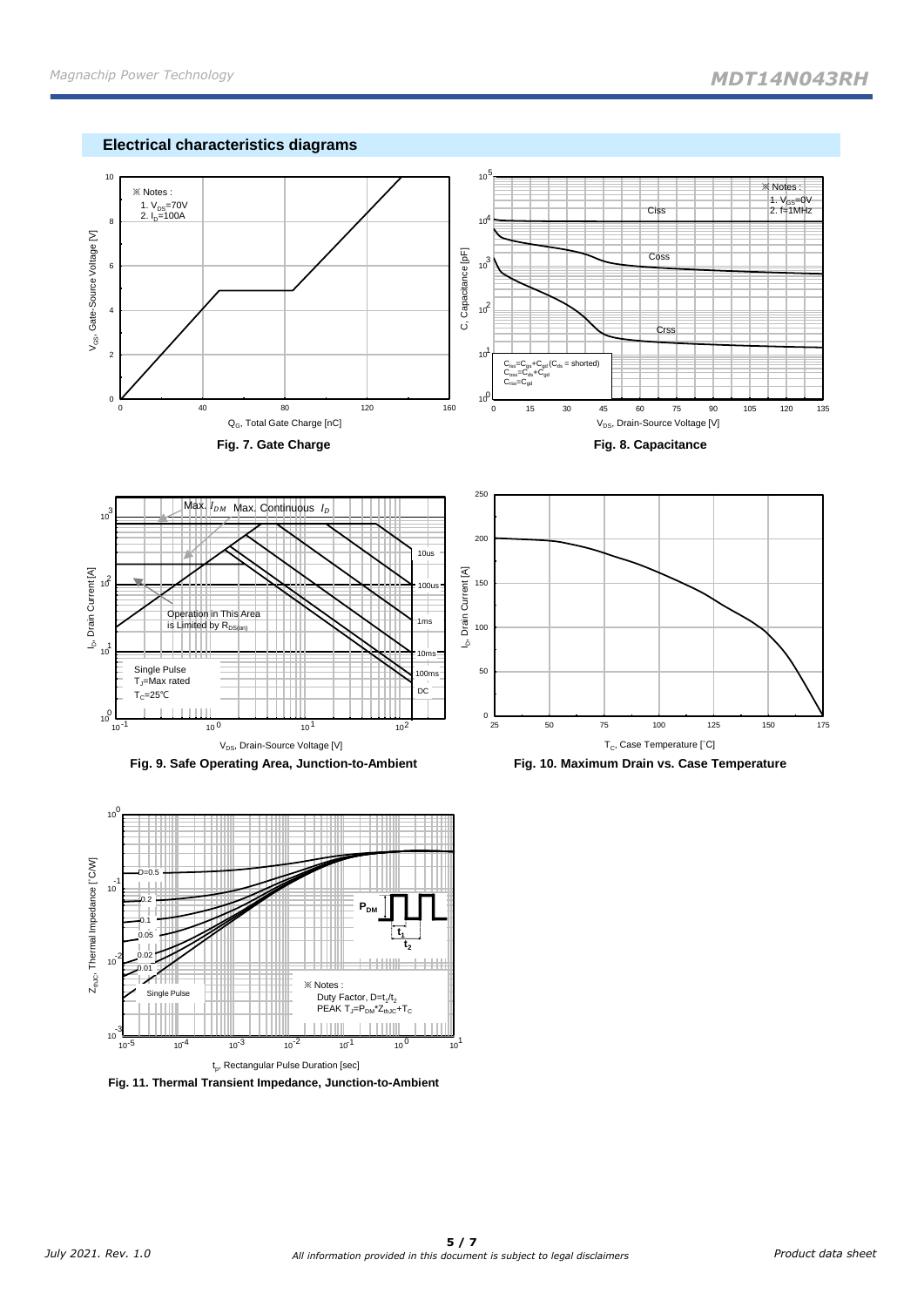# **Package information TOLL**



| Symbol         |                 | Dimension (mm)  |                 |  |  |  |
|----------------|-----------------|-----------------|-----------------|--|--|--|
|                | Min             | Nom             | Max             |  |  |  |
| А              | 2,20            |                 | 2.40            |  |  |  |
| b              | 0.70            |                 | 0,90            |  |  |  |
| b1             | 9.70            |                 | 9,90            |  |  |  |
| b <sub>2</sub> | 0,42            |                 | 0.50            |  |  |  |
| Ċ              | 0.40            |                 | 0,60            |  |  |  |
| D              | 10,28           |                 | 10,58           |  |  |  |
| D <sub>2</sub> | 3,10            | 3,30            | 3,50            |  |  |  |
| E              | 9,70            | 9,90            | 10,10           |  |  |  |
| E1             | 7,90            | 8.10            | 8,30            |  |  |  |
| Θ              | <b>BSC 1,20</b> |                 |                 |  |  |  |
| н              | 11,48           | 11,90           |                 |  |  |  |
| H1             |                 | <b>BSC 6,95</b> |                 |  |  |  |
| J              |                 | <b>BSC 3.15</b> |                 |  |  |  |
| K1             | 3,98            | 4.18            | 4,38            |  |  |  |
| L              | 1,38            | 1,60            | 1,80            |  |  |  |
| L1             | 0,60            | 0,70            | 0,80            |  |  |  |
| L <sub>2</sub> | 0.50            | 0,60            | 0.70            |  |  |  |
| L4             | 1,00            | 1.15            | 1,30            |  |  |  |
| Θ              | $4^{\circ}$     | $7^{\circ}$     | 10 <sup>°</sup> |  |  |  |

#### **Notes**

Package body size, length and width do not include mold flash, protrusions and gate burrs.